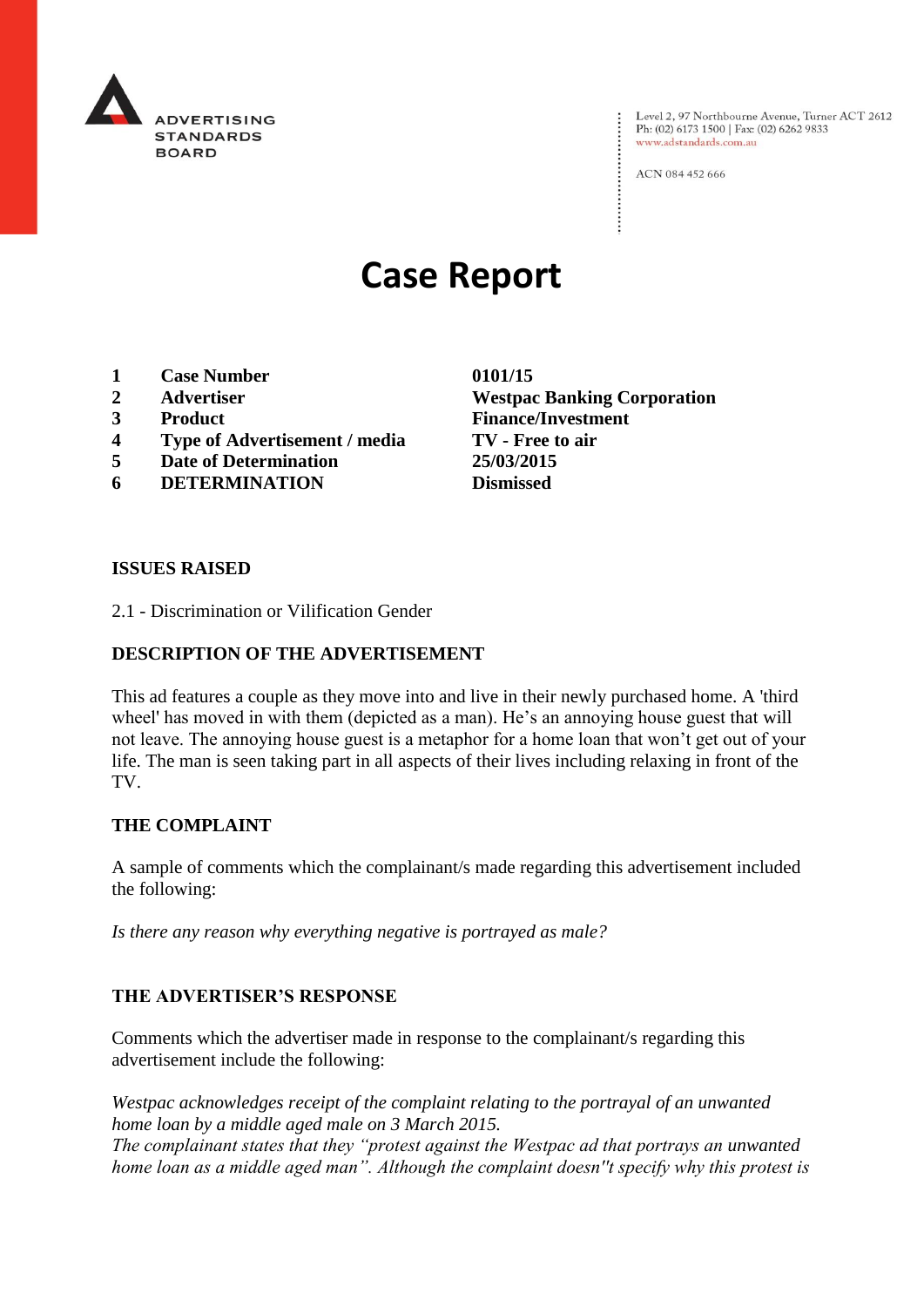*made, we can only assume from the 'Reason for the concern' that the complainant believes that the use of a middle aged male in this role brings about negative connotations towards middle aged males.*

*Westpac values the feedback and opinions from all viewers of its advertising. On this occurrence however, Westpac is unable to agree that the use of a middle aged man in this particular advertisement is in any way discriminatory towards a particular gender or age. The character is a metaphor for a home loan that outstays its welcome and starts to intrude on your life. He is over bearing, irritating, inappropriately dressed (even wearing the wife's dressing gown), but there is nothing about this character that mocks his gender or age. Westpac goes to great lengths to ensure that its advertisements do not discriminate against any class of individuals. On this occasion, despite considering a number of actors for the part of the 'annoying house guest', the successful actor was chosen for his broad range of acting abilities and in particular his comedic talents. The actor is a comedian by trade and had the ability to bring a range of humorous scenarios to the advertisement.*

*Both the creative advertising agency (DDB) and Westpac are strong supporters of selfregulation and the AANA Codes of Ethics.*

## **THE DETERMINATION**

The Advertising Standards Board ("Board") considered whether this advertisement breaches Section 2 of the Advertiser Code of Ethics (the "Code").

The Board noted the complainants' concern that the advertisement is discriminatory against people with a mental disability as it portrays a person with an intellectual disability and is disturbing because of the humiliating aspect of a person who is intellectually disabled. The Board viewed the advertisement and noted the advertiser's response.

The Board considered whether the advertisement complied with Section 2.1 of the Code which requires that 'advertisements shall not portray or depict material in a way which discriminates against or vilifies a person or section of the community on account of race, ethnicity, nationality, gender, age, sexual preference, religion, disability, mental illness or political belief.'

The Board noted the advertisement features a man intruding on a couple's home and private time and that the voiceover explains that the man is representing home loans which feel like they "stick around for ever".

The Board noted the advertiser's response that the intent of the advertisements was to show the man as a metaphor for a home loan that outstays its welcome.

The Board noted that it had previously dismissed the same advertisement played at the Cinema (0414/13) and in that case considered that "the advertisement makes it clear that the man is being used to represent a product (home loans) rather than an identifiable group in society."

In the current matter, the Board noted that the actions of the man in the advertisement are not welcome by the couple who own the home and the Board considered that these actions are in the context of being annoying and affecting the couple's time together. The Board considered that most members of the community would agree that the man is not presented as having a mental disability and that it was clear that he is representing a product and portrayed as being disliked for this purpose.

The Board noted that the overall tone and theme of the advertisement is intended to be lighthearted and humorous and considered that the advertisement did not depict material that discriminated against or vilified any person or section of the community.

The Board noted that it considered the same advertisement on Pay Television (ref 0100/15)